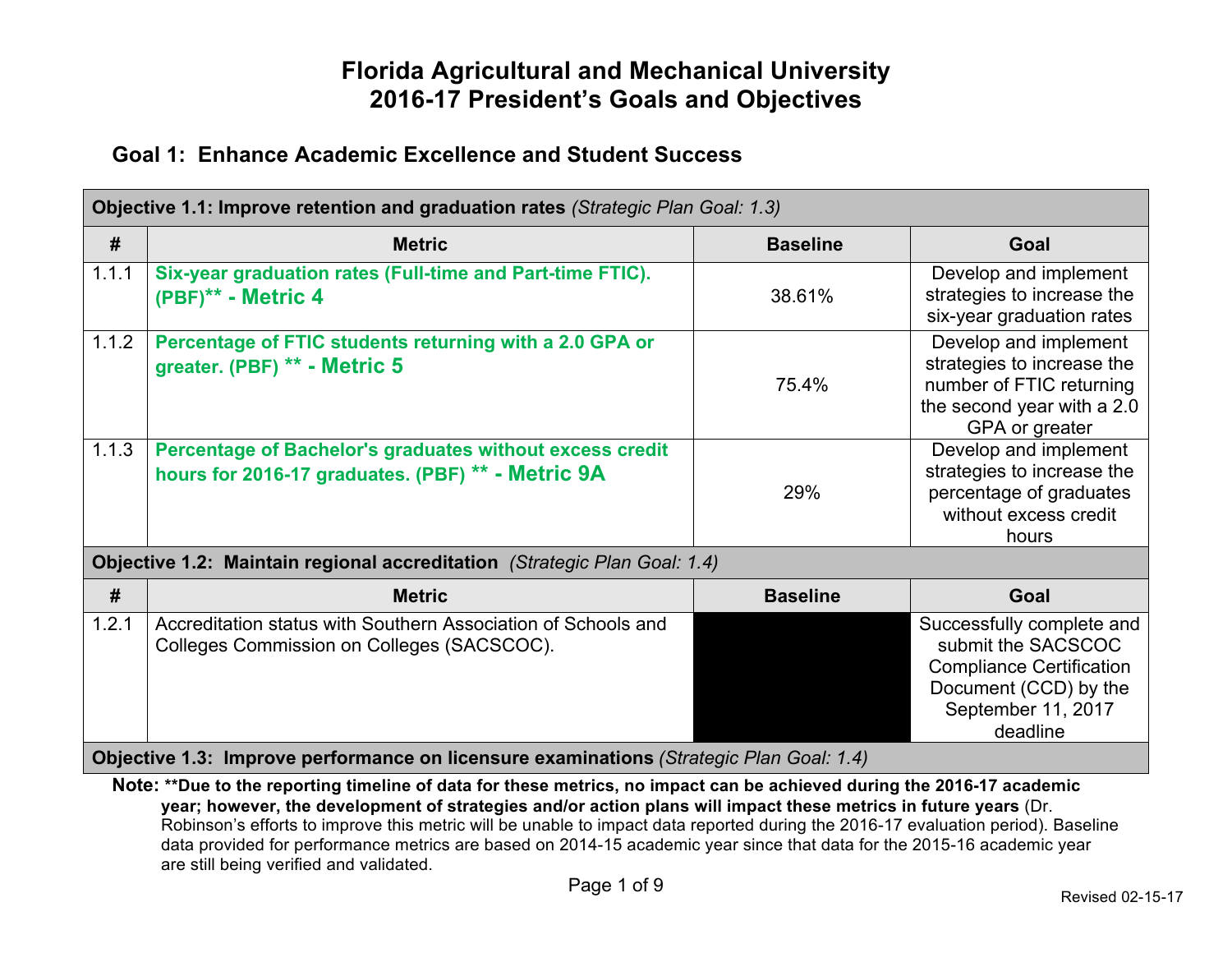| $\#$  | <b>Metric</b>                                                                                                                                                                | <b>Baseline</b> | Goal                                                                                                                                    |
|-------|------------------------------------------------------------------------------------------------------------------------------------------------------------------------------|-----------------|-----------------------------------------------------------------------------------------------------------------------------------------|
| 1.3.1 | Corrective action plans to address licensure examinations for all<br>licensure programs.                                                                                     |                 | Develop and implement<br>corrective action plans to<br>address licensure<br>examinations for all<br>licensure programs by<br>March 2017 |
|       | Objective 1.4: Enhance the quality of academic programs (Strategic Plan Goals: 1.4, 1.5)                                                                                     |                 |                                                                                                                                         |
| #     | <b>Metric</b>                                                                                                                                                                | <b>Baseline</b> | Goal                                                                                                                                    |
| 1.4.1 | Percentage of Bachelor's Graduates Employed and/or<br><b>Continuing their Education Further One (1) Year after</b><br>Graduation earning \$25,000 or more. (PBF) ** Metric 1 | 59.4%           | Develop and implement<br>strategies to increase the<br>percentage of graduates<br>employed and/or<br>continuing education               |
| 1.4.2 | <b>Median Average Full-time Wages of Undergraduates</b><br>Employed in Florida One (1) Year after Graduation. (PBF) **<br><b>Metric 2</b>                                    | \$31,100        | Develop and implement<br>strategies to increase the<br>median average full-time<br>wages                                                |
| 1.4.3 | <b>Cost to the Student: Net Tuition per Degree for Resident</b><br>Undergraduates in 120hr Program. (PBF) ** Metric 3 New<br>metric                                          |                 | Develop and implement<br>strategies to reduce the<br>net tuition per degree for<br>resident undergraduates                              |
| 1.4.4 | Percent of online, general education course offerings.                                                                                                                       | 3%              | 4%                                                                                                                                      |
| 1.4.5 | Degree of faculty compliance with State and BOG Textbook<br>Affordability guidelines.                                                                                        | 90%             | 100%                                                                                                                                    |
|       | Objective 1.5: Increase faculty, student, and staff buy-in and engagement with student success initiatives (Strategic                                                        |                 |                                                                                                                                         |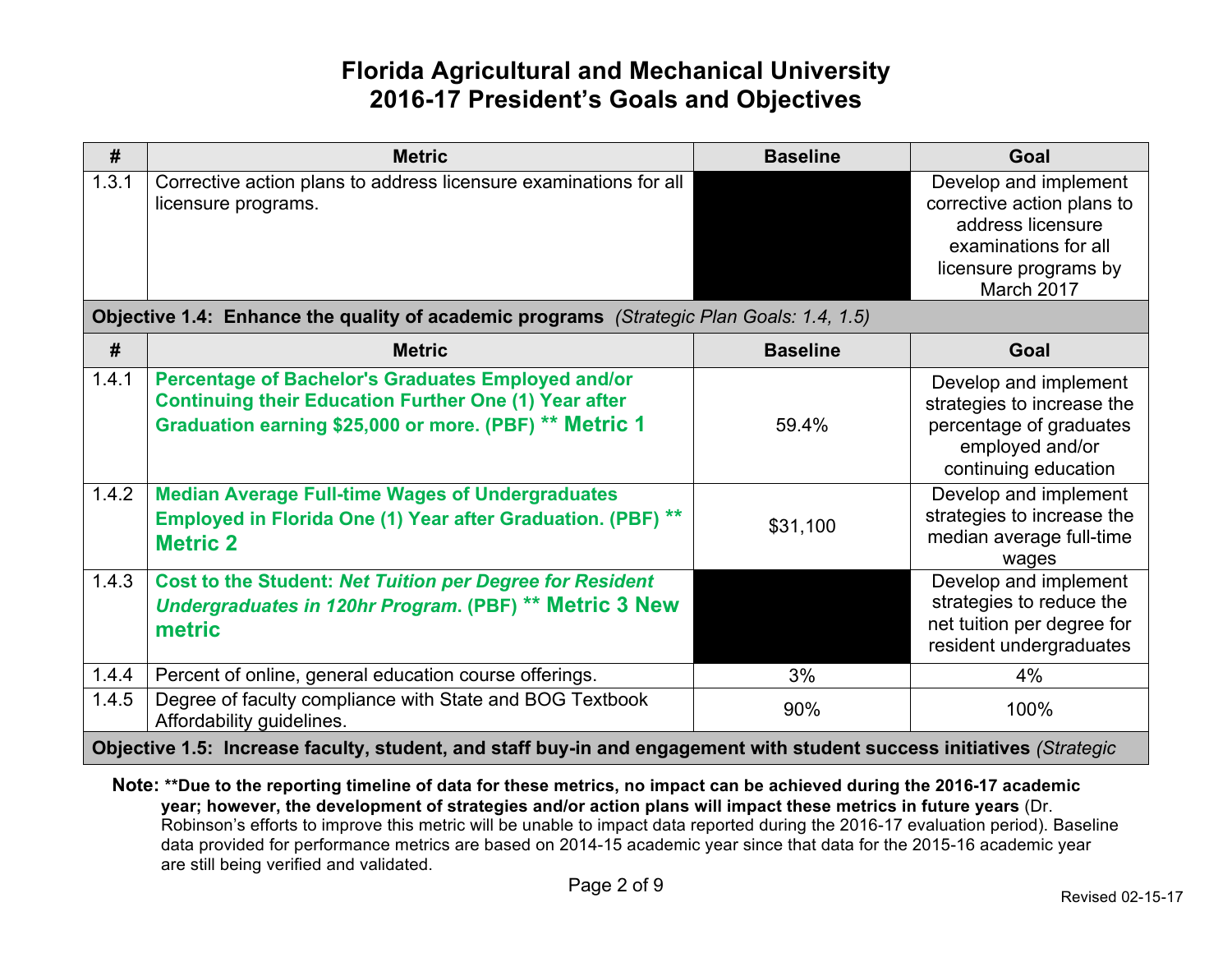| Plan Goals: 1.2, 1.3, 2.3, 3.2) |                                                                                               |                 |                                                                                                                                                                                                                                                                                                                         |
|---------------------------------|-----------------------------------------------------------------------------------------------|-----------------|-------------------------------------------------------------------------------------------------------------------------------------------------------------------------------------------------------------------------------------------------------------------------------------------------------------------------|
|                                 | <b>Metric</b>                                                                                 | <b>Baseline</b> | Goal                                                                                                                                                                                                                                                                                                                    |
| 1.5.1                           | Action plans to increase campus-wide engagement to support<br><b>BOG Performance Metrics.</b> |                 | Implement a campus-wide<br>approach to increase<br>awareness and<br>engagement in efforts to<br>address BOG<br><b>Performance Metrics</b><br>through the establishment<br>of committees and the<br>development of plans<br>consisting of quantitative<br>measurable outcomes to<br>address PBF metrics by<br>March 2017 |

### **Goal 2: Enhance Student Life, Growth, and Development**

| Objective 2.1: Increase the Student Enrollment (Strategic Plan Goal: 1.1) |                                                                             |                                        |       |
|---------------------------------------------------------------------------|-----------------------------------------------------------------------------|----------------------------------------|-------|
| #                                                                         | <b>Metric</b>                                                               | <b>Baseline</b>                        | Goal  |
| 2.1.1                                                                     | Total undergraduate student headcount enrollment.<br>*Fall 2016 preliminary | 7,364 (Fall 2016)<br>7,705 (Fall 2015) | 8,383 |
|                                                                           | 2.1.1.1 New FTIC enrollment.                                                | 1,327 (Fall 2016)<br>1,618 (Fall 2015) | 1,500 |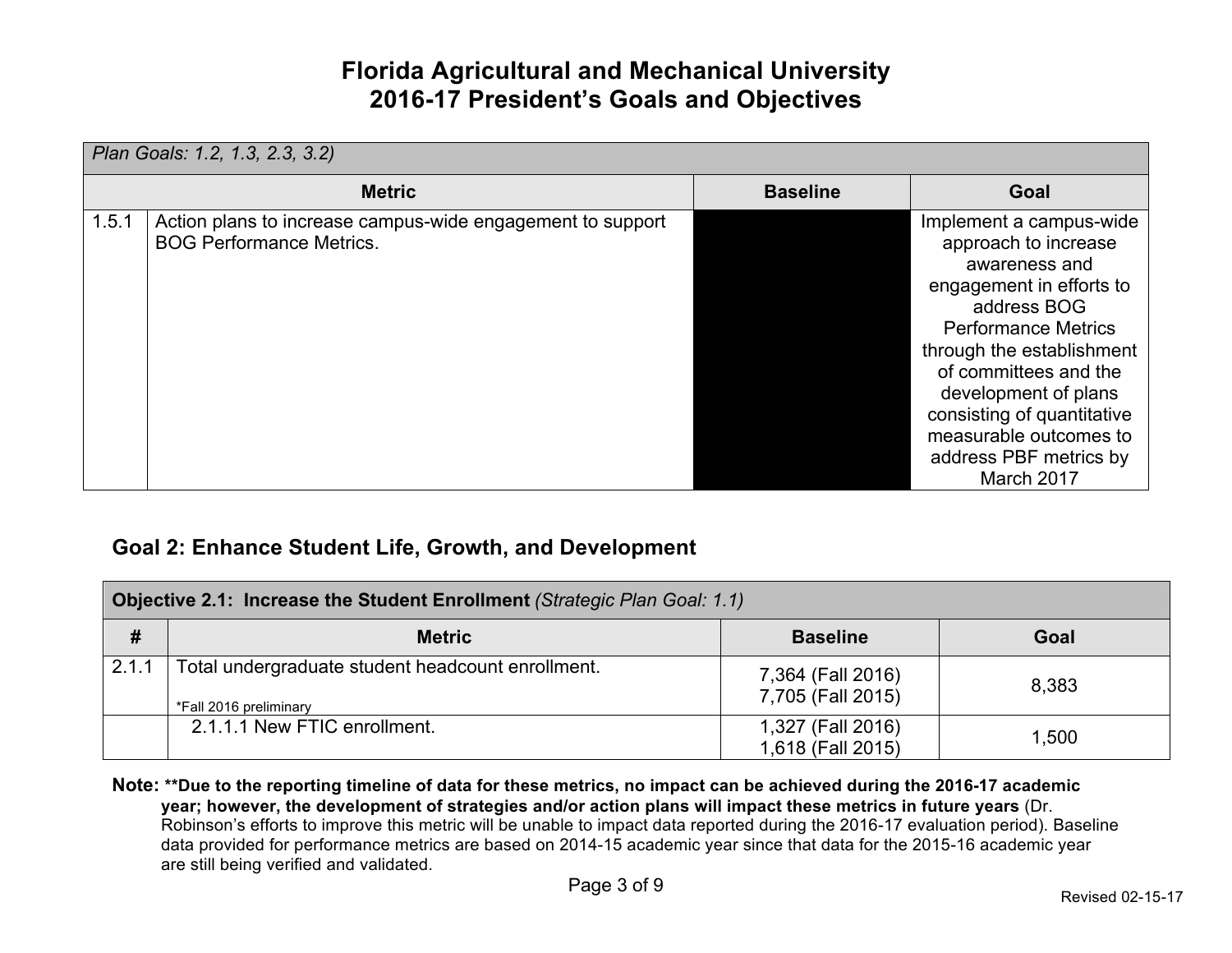|       | (In addition to new fall FTICs, it also includes summer semester FTICs<br>who enrolled in the fall semester)     |                                        |                                                                                                                                 |
|-------|------------------------------------------------------------------------------------------------------------------|----------------------------------------|---------------------------------------------------------------------------------------------------------------------------------|
|       | 2.1.1.2 New Florida AA transfers.<br>(Only includes AA transfers with an AA degree)                              | 162 (Fall 2016)<br>126 (Fall 2015)     | 200                                                                                                                             |
|       | 2.1.1.3 Number of targeted 2+2 Transfer Articulation<br>Agreements with the Florida College System.              | 0                                      | $\overline{2}$                                                                                                                  |
| 2.1.2 | Total graduate student enrollment.                                                                               | 1,804 (Fall 2016)<br>1,754 (Fall 2015) | 1,916                                                                                                                           |
|       | 2.1.2.1 Research doctoral students.<br>(Includes all students enrolled in doctoral level majors)                 | 269 (Fall 2016)<br>274 (Fall 2015)     | 274                                                                                                                             |
|       | Objective 2.2: Enhance Student Academic Support Services and Professional Development Activities (Strategic Plan |                                        |                                                                                                                                 |
|       | Goals: 1.2, 2.1, 3.2, 3.4, 5.1, 5.2)                                                                             |                                        |                                                                                                                                 |
| #     | <b>Metric</b>                                                                                                    | <b>Baseline</b>                        | Goal                                                                                                                            |
| 2.2.1 | Number of living and learning communities.                                                                       | 5                                      | 6                                                                                                                               |
| 2.2.2 | Effectiveness of advisement structure.                                                                           |                                        | Evaluate and enhance<br>the current advisement<br>structure to align with<br>best practices in higher<br>education by June 2017 |
| 2.2.3 | Number of students participating in international education<br>opportunities.                                    | 84                                     | 100                                                                                                                             |
| 2.2.4 | Action plan to increase undergraduate students' engagement in<br>research.                                       |                                        | Completion of plan by<br><b>June 2017</b>                                                                                       |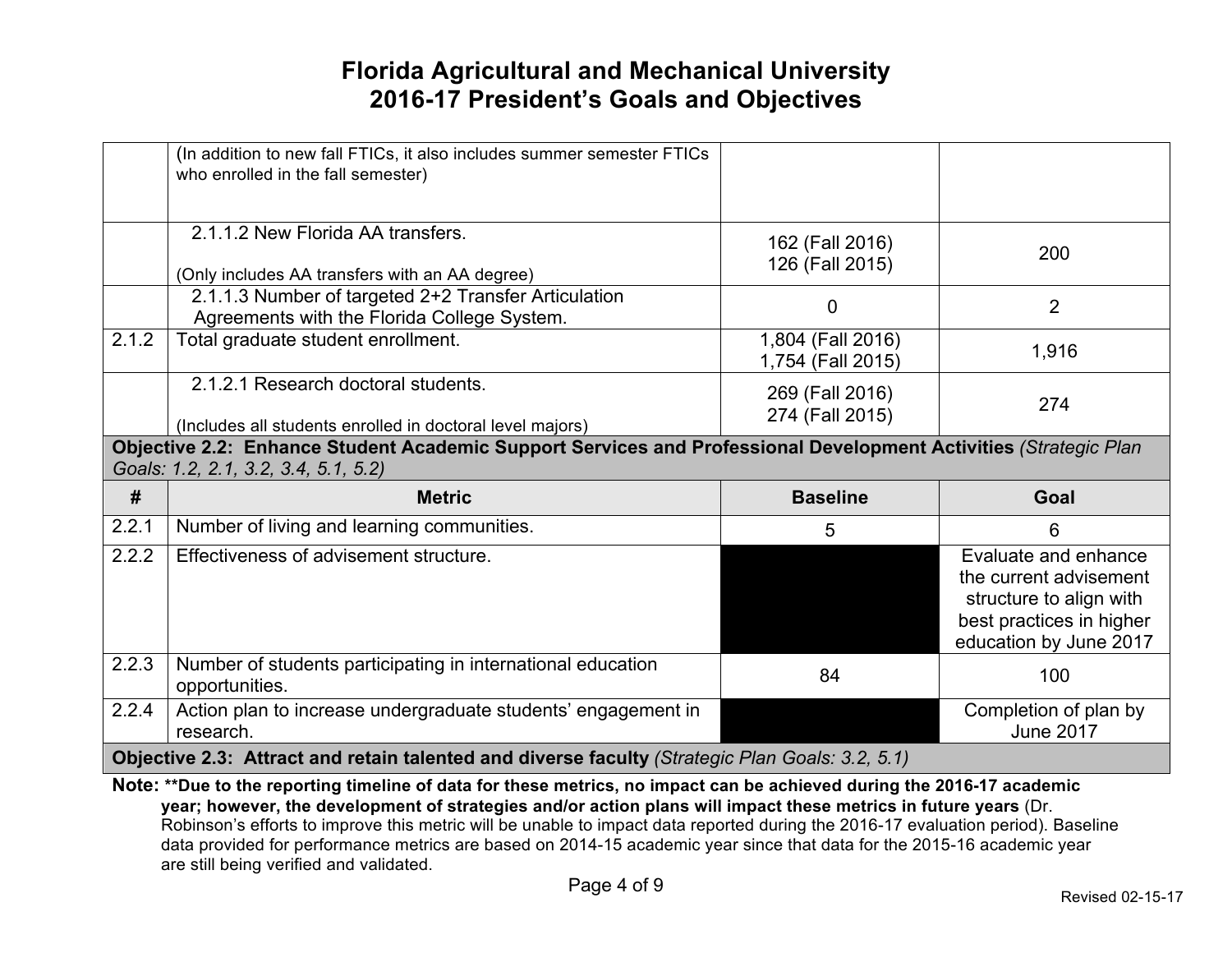| #     | <b>Metric</b>                                                                                                | <b>Baseline</b> | Goal                                                                                                                           |
|-------|--------------------------------------------------------------------------------------------------------------|-----------------|--------------------------------------------------------------------------------------------------------------------------------|
| 2.3.1 | Action plan to support high performance of faculty in teaching<br>and research.                              |                 | Develop, and implement<br>an action plan to support<br>high performance of<br>faculty in teaching and<br>research by June 2017 |
| 2.3.2 | Communication Plan to highlight faculty achievements.                                                        |                 | Develop and implement a<br>communication plan to<br>focus on recognition of<br>faculty achievements by<br><b>June 2017</b>     |
| 2.3.3 | Strategies to increase faculty engagement.                                                                   |                 | Develop and implement<br>strategies to increase<br>faculty engagement by<br><b>June 2017</b>                                   |
|       | Objective 2.4: Increase the number of baccalaureate and graduate degrees awarded (Strategic Plan Goal: 5.1)  |                 |                                                                                                                                |
| #     | <b>Metric</b>                                                                                                | <b>Baseline</b> | Goal                                                                                                                           |
| 2.4.1 | Percentage of Bachelor's Degrees Awarded in Programs of<br>Strategic Emphasis (PSE). (PBF)** Metric 6        | 48%             | Develop and implement<br>strategies to increase the<br>percentage of bachelor's<br>degrees awarded in<br><b>PSEs</b>           |
| 2.4.2 | <b>Percentage of Graduate Degrees Awarded in Programs of</b><br><b>Strategic Emphasis. (PBF)** Metric 8A</b> | 55%             | Develop and implement<br>strategies to increase the<br>percentage of graduate<br>degrees awarded in                            |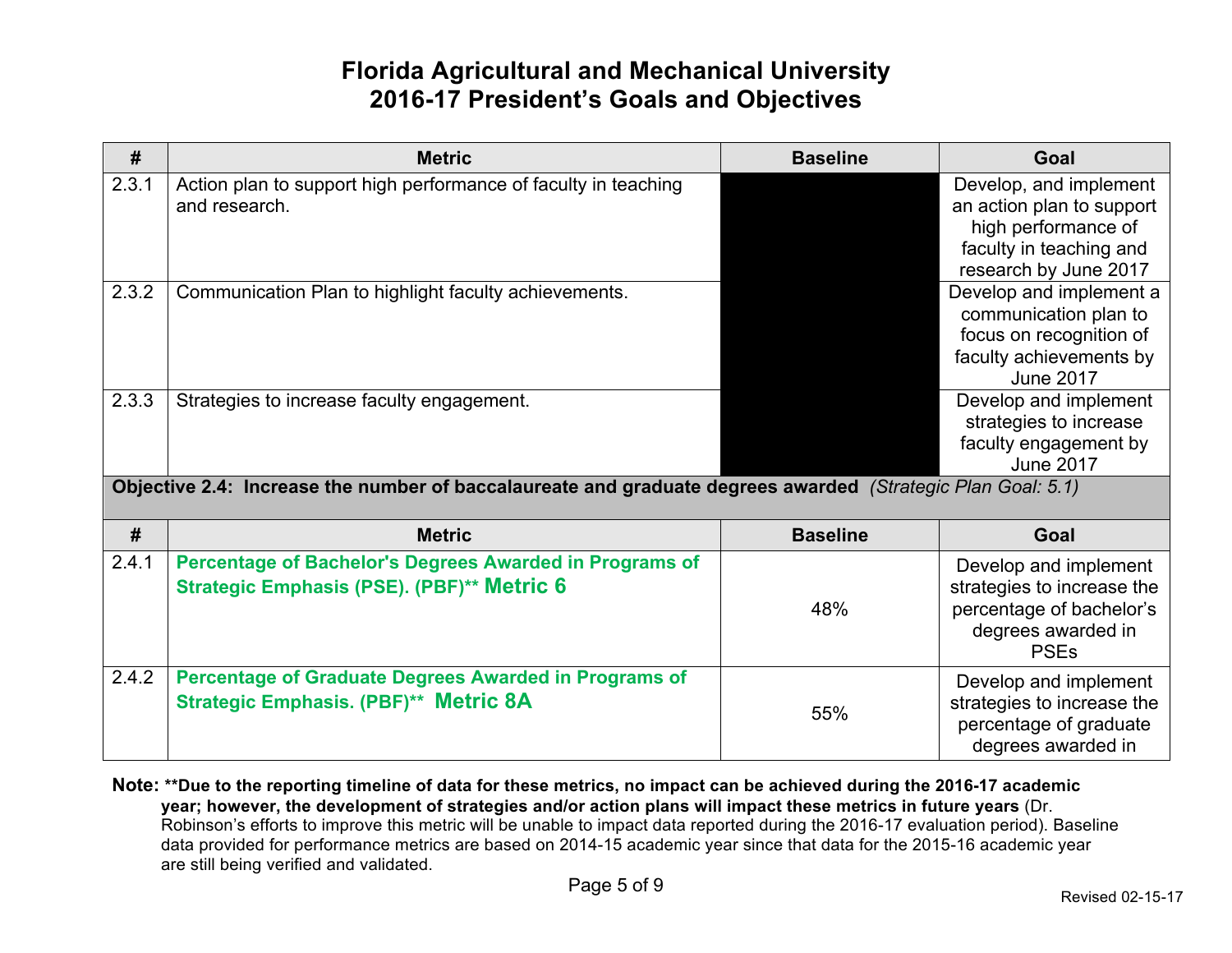|                                                                                        |                                                     |                 | <b>PSEs</b>                                                                                   |  |
|----------------------------------------------------------------------------------------|-----------------------------------------------------|-----------------|-----------------------------------------------------------------------------------------------|--|
| Objective 2.5: Enhance campus facilities and infrastructure (Strategic Plan Goal: 3.5) |                                                     |                 |                                                                                               |  |
| #                                                                                      | <b>Metric</b>                                       | <b>Baseline</b> | Goal                                                                                          |  |
| 2.5.1                                                                                  | A revised facilities plan for CASS and P3 projects. |                 | Review and recommend<br>a revised facilities plan<br>for CASS and P3 projects<br>by June 2017 |  |

### **Goal 3: Enhance visibility and productivity as a R2: Doctoral Universities - Higher Research Activity**

| Objective 3.1: Increase Research Funding (Strategic Plan Goals: 3.4, 5.2) |                                                                                    |                 |                                                                                                                                                      |
|---------------------------------------------------------------------------|------------------------------------------------------------------------------------|-----------------|------------------------------------------------------------------------------------------------------------------------------------------------------|
| #                                                                         | <b>Metric</b>                                                                      | <b>Baseline</b> | Goal                                                                                                                                                 |
| 3.1.1                                                                     | Average value of the grant proposals submitted.                                    | \$325,000       | \$350,000                                                                                                                                            |
| 3.1.2                                                                     | Amount of research expenditures.                                                   | \$46.4M         | \$47M                                                                                                                                                |
| 3.1.3                                                                     | Percent of research expenditures funded by external<br>sources. (PBF)** Metric 10A | 81%             | Develop and implement<br>strategies to increase the<br>overall percentage of<br>research expenditures<br>funded by external<br>sources by March 2017 |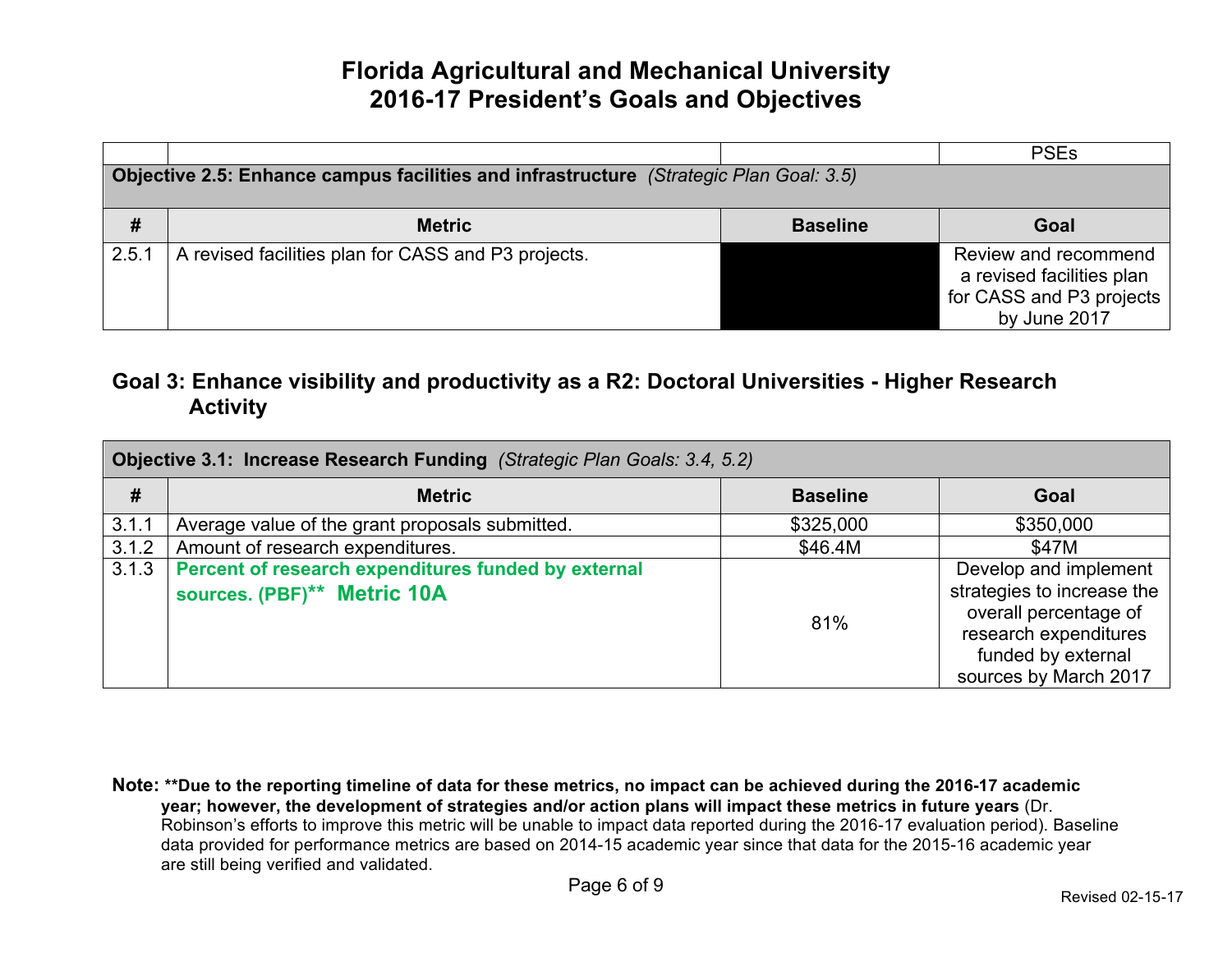### **Goal 4: Enhance Fund Raising and University Relations**

|       | Objective 4.1: Increase institutional fundraising (Strategic Plan Goals: 2.3, 4.1)                                                                                  |                 |                                                                                                                                                                                   |  |
|-------|---------------------------------------------------------------------------------------------------------------------------------------------------------------------|-----------------|-----------------------------------------------------------------------------------------------------------------------------------------------------------------------------------|--|
| #     | <b>Metric</b>                                                                                                                                                       | <b>Baseline</b> | Goal                                                                                                                                                                              |  |
| 4.1.1 | Amount of annual giving.                                                                                                                                            | \$5.8M          | \$6.0M                                                                                                                                                                            |  |
|       | Objective 4.2: Increase engagement with key stakeholder groups (Strategic Plan Goals: 4.1, 4.3)                                                                     |                 |                                                                                                                                                                                   |  |
| #     | <b>Metric</b>                                                                                                                                                       | <b>Baseline</b> | Goal                                                                                                                                                                              |  |
| 4.2.1 | Effective university relations with key stakeholders, including<br>students, faculty, alumni, BOG, Florida Legislature, Industry<br>Cluster and the private sector. |                 | Enhance relationships<br>through meetings,<br>outreach and invitations<br>to University sponsored<br>events to promote<br>dialogue and<br>engagement with the<br>campus community |  |
| 4.2.2 | A Legislative Strategy Plan.                                                                                                                                        |                 | Develop and implement a<br>Legislative Strategy Plan<br>to facilitate legislative<br>support for university<br>initiatives                                                        |  |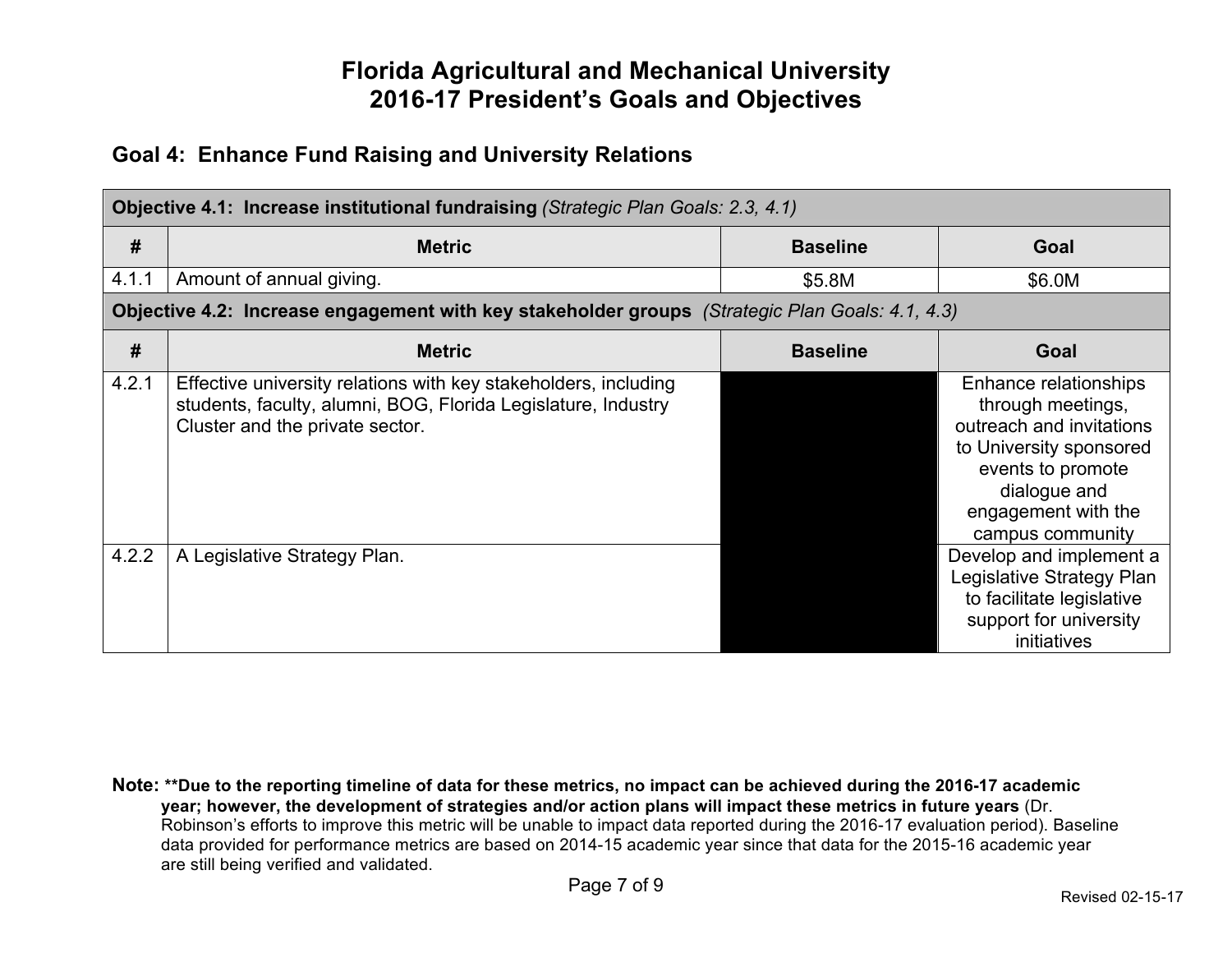#### **Goal 5: Enhance Administrative Processes**

| Objective 5.1: Enhance customer service and delivery of services by increasing the efficiency and effectiveness of<br>University operations (Strategic Plan Goals: 2.1, 3.2) |                                                                                                                                                                                                                                           |                 |                                                                                                                                                                    |
|------------------------------------------------------------------------------------------------------------------------------------------------------------------------------|-------------------------------------------------------------------------------------------------------------------------------------------------------------------------------------------------------------------------------------------|-----------------|--------------------------------------------------------------------------------------------------------------------------------------------------------------------|
| #                                                                                                                                                                            | <b>Metric</b>                                                                                                                                                                                                                             | <b>Baseline</b> | Goal                                                                                                                                                               |
| 5.1.1                                                                                                                                                                        | Corrective Action Plan to increase efficiency and effectiveness in<br>university operations.                                                                                                                                              |                 | Develop and implement<br>an action plan to improve<br>the efficiencies of major<br>administrative units such<br>as Admissions and<br>Financial Aid by June<br>2017 |
|                                                                                                                                                                              | Objective 5.2: Implement the Debt Reduction Plan for Athletics (Strategic Plan Goals: 1.6, 4.2)                                                                                                                                           |                 |                                                                                                                                                                    |
| #                                                                                                                                                                            | <b>Metric</b>                                                                                                                                                                                                                             | <b>Baseline</b> | Goal                                                                                                                                                               |
| 5.2.1                                                                                                                                                                        | Debt Reduction Plan for Athletics.                                                                                                                                                                                                        |                 | Implementation,<br>monitoring and<br>adherence to the BOT<br>approved debt reduction<br>plan for Athletics                                                         |
|                                                                                                                                                                              | Objective 5.3: Improve measures of the University's financial health (Strategic Plan Goal: 3.1)                                                                                                                                           |                 |                                                                                                                                                                    |
| #                                                                                                                                                                            | <b>Metric</b>                                                                                                                                                                                                                             | <b>Baseline</b> | Goal                                                                                                                                                               |
| 5.3.1                                                                                                                                                                        | Composite Financial Index (CFI).                                                                                                                                                                                                          | $-1.93$         | .25                                                                                                                                                                |
|                                                                                                                                                                              | Incorporates primary reserves ratio, viability ratio, return on net assets ratio, and net<br>operating reserves ratio to compare revenues, expenses, cash flow, and debt levels.                                                          |                 |                                                                                                                                                                    |
|                                                                                                                                                                              | Note: **Due to the reporting timeline of data for these metrics, no impact can be achieved during the 2016-17 academic<br>year; however, the development of strategies and/or action plans will impact these metrics in future years (Dr. |                 |                                                                                                                                                                    |

Robinson's efforts to improve this metric will be unable to impact data reported during the 2016-17 evaluation period). Baseline data provided for performance metrics are based on 2014-15 academic year since that data for the 2015-16 academic year are still being verified and validated.